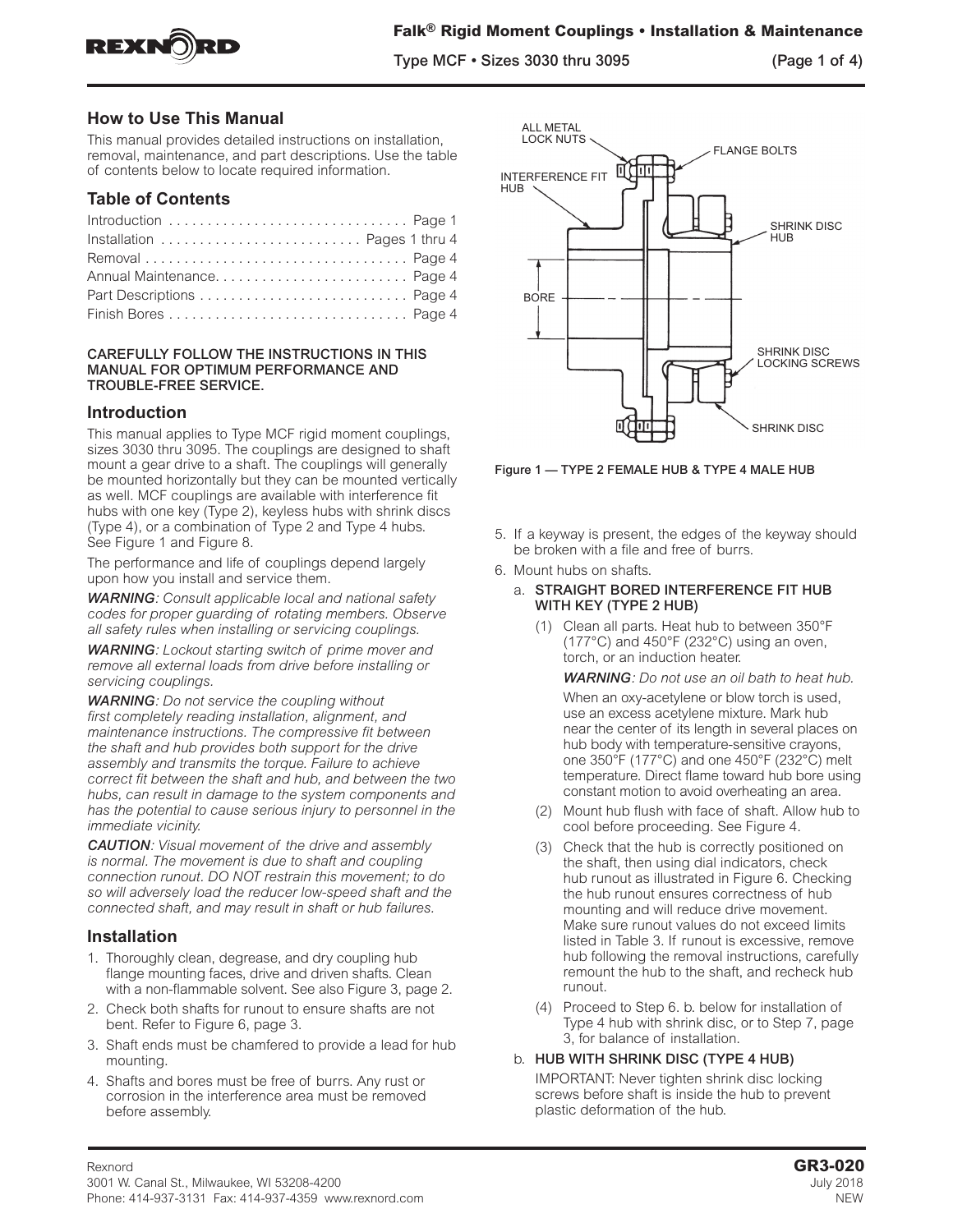(Page 2 of 4) Type MCF • Sizes 3030 thru 3095



- (1) Remove shipping spacers used to provide protection during transportation.
- (2) Make certain locking screw threads, screw head bearing area and tapers of the inner ring are lubricated. If not, lubricate them with a molybdenum disulfide grease such as Molykote Gn™ paste or similar.

NOTE: It is very important for the shrink disc to be lubricated properly. If the correct lubricant is not used, the coupling capacity can be reduced 50% or more.

(3) Position the shrink disc on the coupling hub. The hub outside diameter can be greased to aid assembly. Make sure the shrink disc is fully seated on the hub and is not jammed in the radius in the corner. See Figure 2.



#### Figure 2

(4) Degrease hub bore and shaft seat. See Figure 3.



(5) Slide both hub and shrink disc into place on the shaft. Mount hub as shown in Figure 4, so that each hub face is flush with the end of its shaft.



#### Figure 4

Figure 5

(6) Tighten three or four equally spaced shrink disc locking screws to establish a parallel condition of the collar faces, and a perpendicular position of the shrink disc collars relative to the shaft. This will properly seat the collars on the taper of the inner ring and avoid cocking of the collars. The following gap parallel tolerance values are recommended for the shrink disc sizes listed below. See Figure 5.

| Sizes 24 - 100  | .015" (0.38mm) max. deviation in gap |
|-----------------|--------------------------------------|
| Sizes 110 – 260 | .032" (0.81mm) max. deviation in gap |
| Sizes 280 - 500 | .062" (1.57mm) max. deviation in gap |



#### **GR3-020** Rexnord July 2018 3001 W. Canal St., Milwaukee, WI 53208-4200 NEW Phone: 414-937-3131 Fax: 414-937-4359 www.rexnord.com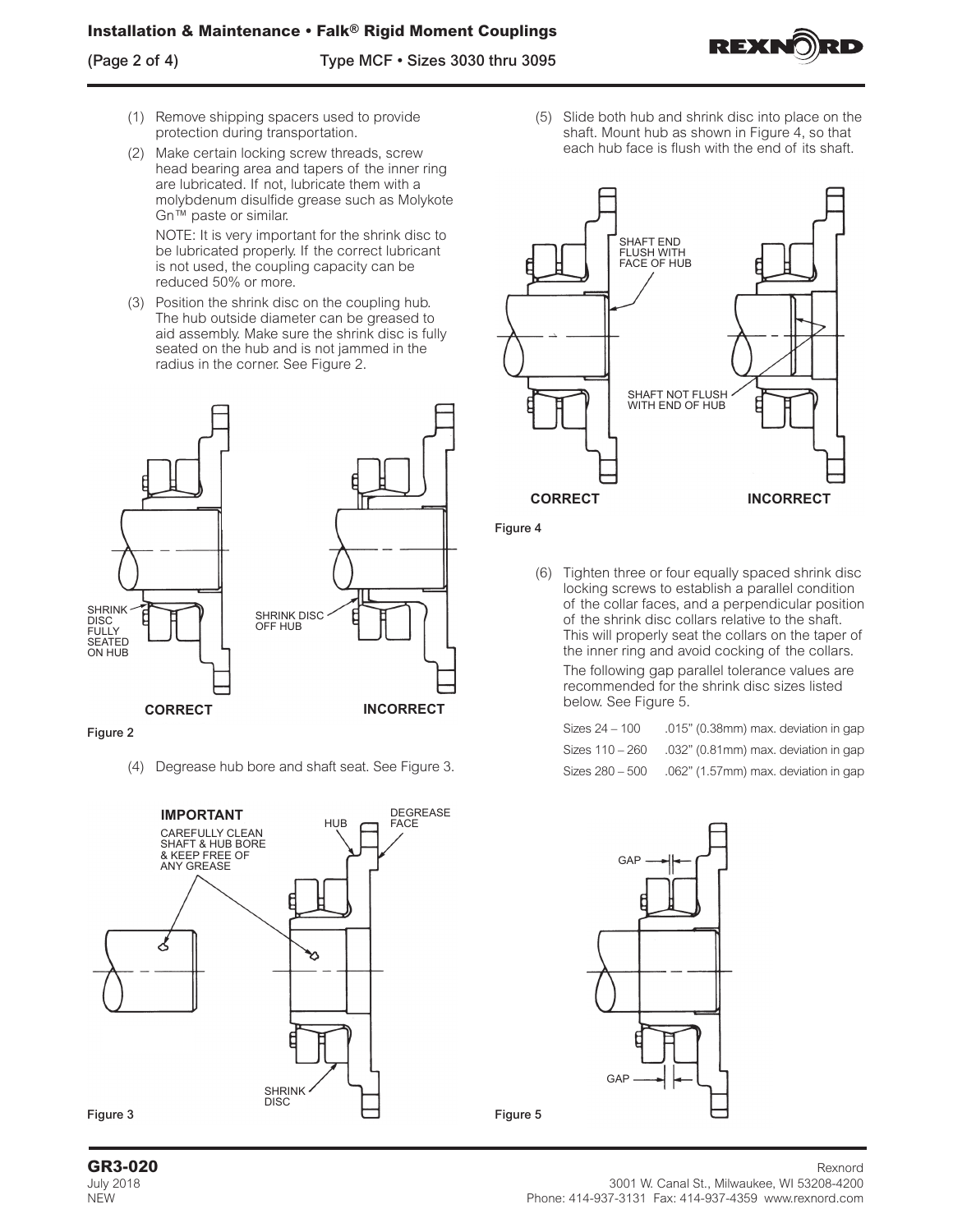

(7) Using a torque wrench, tighten all locking screws gradually one after another in a clockwise or counterclockwise sequence (not in diametrically opposite sequence). Depending on the size of shrink disc it can take as many as 10 to 15 complete passes before the specified tightening torque is reached. See Table 1. Make certain the locking screws are tightened properly, since this affects coupling capacity.

# **Table 1 — Shrink Disc Locking Screw Tightening Torque Values**

| <b>Screw Size</b>                     | <b>Distance Across</b>       |      | <b>Tightening Torque</b> |
|---------------------------------------|------------------------------|------|--------------------------|
| (Metric)<br><b>DIN 931</b><br>GR 10.9 | <b>Flats of Head</b><br>(mm) | (Nm) | $(lb-ft)$                |
| M <sub>5</sub>                        | 8                            | 5    | 3.6                      |
| M <sub>6</sub>                        | 10                           | 12   | 8.7                      |
| M <sub>8</sub>                        | 13                           | 30   | 22                       |
| M <sub>10</sub>                       | 17                           | 59   | 44                       |
| M12                                   | 19                           | 100  | 74                       |
| M16                                   | 24                           | 250  | 185                      |
| M20                                   | 30                           | 490  | 362                      |
| M24                                   | 36                           | 840  | 620                      |
| M27                                   | 41                           | 1250 | 922                      |

- (8) Make certain that screws will no longer turn by applying specified torque — only then is the installation complete. Make sure that both collars are still parallel. Correct if not.
- (9) Check that the hub is correctly positioned on the shaft, then using dial indicators, check hub runout as illustrated in Figure 6. Checking the hub runout ensures correctness of hub mounting and will reduce drive movement. Make sure runout values do not exceed limits listed in Table 3. If runout is excessive, reverse the hub assembly procedure, carefully reassemble, and recheck hub runout. Recheck all fasteners to be sure they are torqued to specified values in Table 1.
- 7. With suitable lifting equipment, move the drive/motor assembly into position approximately parallel and in line with the driven shaft using hub flanges as a guide. Align



fastener holes, and install and hand tighten one flange fastener. Align hub registers and flange fastener holes. Install all flange bolts finger tight.

8. Use a precision torque wrench and equally tighten all opposing fasteners while allowing the drive assembly to move as required to draw the flanges together (flexible support). Continue tightening until flanges are mated and all flange fasteners are torqued to values specified in Table 2.

|  |  | Table 2 — Flange Fastener Tightening Torque |  |
|--|--|---------------------------------------------|--|
|  |  |                                             |  |

| Coupling             | <b>Flange Fastener Size</b>   | <b>Flange Fastener Tightening</b><br>TorqueTolerance ±5% |         |  |
|----------------------|-------------------------------|----------------------------------------------------------|---------|--|
| (in) Grade 8<br>Size |                               | (Nm)                                                     | (lb-ft) |  |
| 3030MCF              | $0.875 - 9$ UNC $\times$ 2.25 | 640                                                      | 470     |  |
| 3035MCF              | $0.875 - 9$ UNC $\times$ 2.50 | 640                                                      | 470     |  |
| 3040MCF              | $1.000 - 8$ UNC $\times$ 3.50 | 940                                                      | 690     |  |
| 3045MCF              | $1125 - 7$ UNC $\times$ 4 00  | 1320                                                     | 970     |  |
| 3055MCF              | $1.125 - 7$ UNC $\times$ 4.00 | 1320                                                     | 970     |  |
| 3060MCF              | $1.250 - 7$ UNC $\times$ 4.50 | 1850                                                     | 1360    |  |
| 3065MCF              | $1.250 - 7$ UNC $\times$ 5.00 | 1850                                                     | 1360    |  |
| 3075MCF              | $1.500 - 6$ UNC $\times$ 6.00 | 3750                                                     | 2765    |  |
| 3080MCF              | $1.500 - 6$ UNC $\times$ 7.00 | 3750                                                     | 2765    |  |
| 3090MCF              | $1.500 - 6$ UNC $\times$ 8.00 | 3750                                                     | 2765    |  |
| 3095MCF              | 1.500 - 6 UNC x 8.00          | 3750                                                     | 2765    |  |

- 9. Fasten the torque arm to the bed frame and remove the lifting equipment. Rexnord recommends that a loose, unrestraining safety sling be attached to the bedplate and support structure, to support the drive in case of an emergency.
- 10. Using dial indicators per Figure 7, measure assembly runout on driving and driven shafts. Runout values should be within .005" (0.127mm) TIR (total indicator reading) to minimize drive movement.



# **Table 3 — Maximum Runouts (TIR)**

| for Dial Indicators — Inch (mm) |              |             |             |
|---------------------------------|--------------|-------------|-------------|
| ALL                             | #1           | #2          | #3          |
| <b>SIZES</b>                    | .001 (0.025) | .003(0.076) | .003(0.076) |